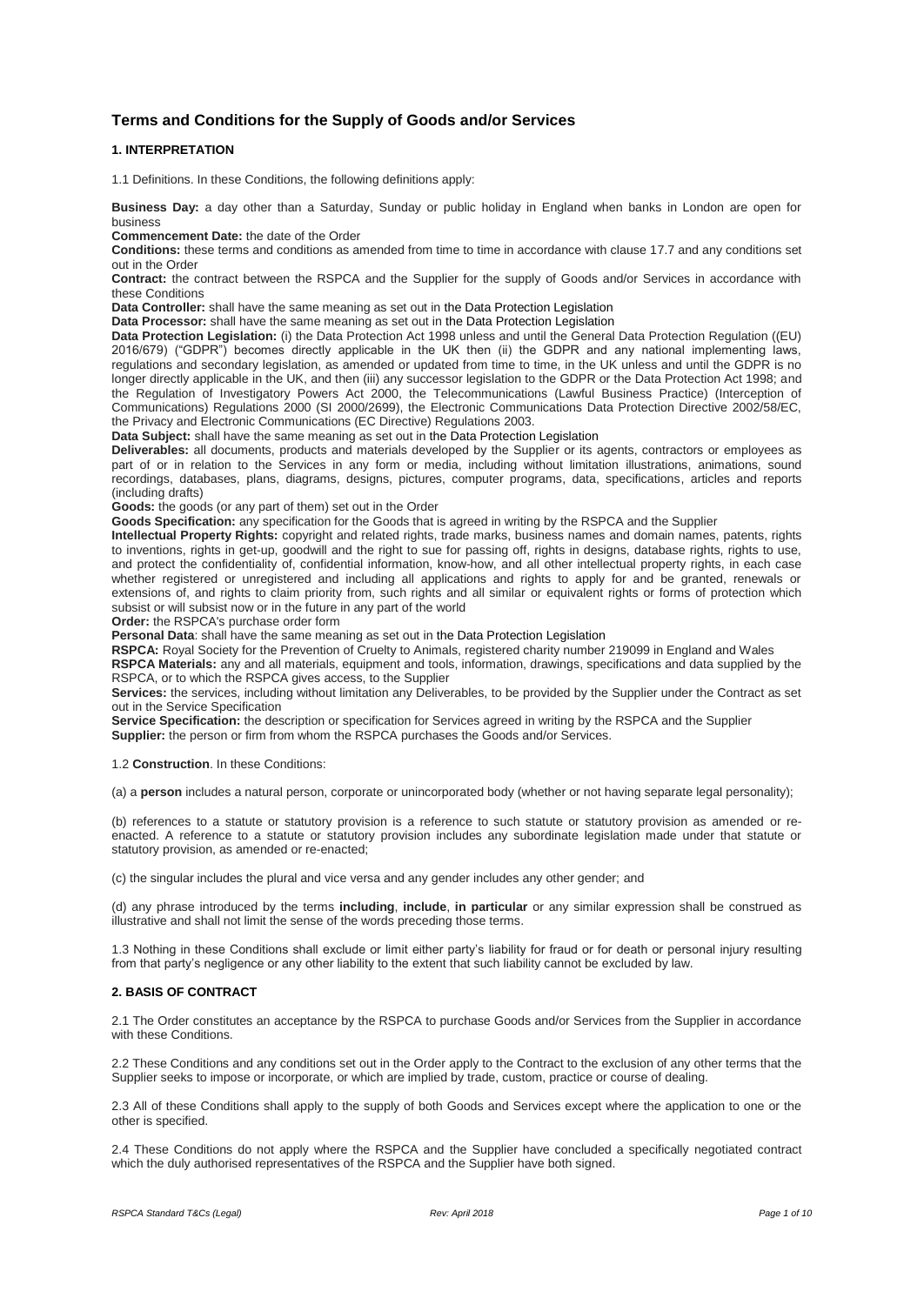### **3. SUPPLY OF GOODS**

3.1 The Supplier shall ensure that the Goods shall:

(a) correspond with their description and any applicable Goods Specification;

(b) be of satisfactory quality (within the meaning of the Sale of Goods Act 1979) and fit for any purpose held out by the Supplier or made known to the Supplier by the RSPCA, expressly or by implication, and in this respect the RSPCA relies on the Supplier's skill and judgment;

(c) where applicable, be free from defects in design, materials and workmanship and remain so for 12 months after delivery; and

(d) comply with all applicable statutory and regulatory requirements relating to the manufacture, labelling, packaging, storage, handling and delivery of the Goods.

3.2 The Supplier shall ensure that at all times it has and maintains all the licences, permissions, authorisations, consents and permits that it needs to carry out its obligations under the Contract in respect of the Goods.

#### **4. DELIVERY OF GOODS**

4.1 The Supplier shall ensure that:

(a) the Goods are properly packed and secured in such manner as to enable them to reach their destination in good condition;

(b) each delivery of the Goods is accompanied by a delivery note which shows the date of the Order, the Order number (if any), the type and quantity of the Goods (including the code number of the Goods (where applicable)), special storage instructions (if any) and, if the Goods are being delivered by instalments, the outstanding balance of Goods remaining to be delivered; and

(c) if the Supplier requires the RSPCA to return any packaging material for the Goods to the Supplier, that fact is clearly stated on the delivery note. Any such packaging material shall only be returned to the Supplier at the cost of the Supplier.

4.2 The Supplier shall deliver the Goods:

(a) on the date specified in the Order or, if no such date is specified, then within two days of the date of the Order;

(b) to such location as is set out in the Order or as instructed by the RSPCA before delivery;

(c) as instructed by the RSPCA or, in the absence of any specific instruction, during the RSPCA's normal hours of business on a Business Day.

4.3 Delivery of the Goods shall be completed on the completion of unloading of the Goods at the correct delivery location.

4.4 If the Supplier delivers less or more than the quantity of Goods ordered, the RSPCA may reject the Goods or the excess Goods and any rejected Goods shall be returnable at the Supplier's risk and expense. If the Supplier delivers more or less than the quantity of Goods ordered, and the RSPCA accepts the delivery, a pro rata adjustment shall be made to the invoice for the Goods.

4.5 The Supplier shall not deliver the Goods in instalments without the RSPCA's prior written consent. Where it is agreed that the Goods are delivered by instalments, they may be invoiced and paid for separately. However, failure by the Supplier to deliver any one instalment on time or at all or any defect in an instalment shall entitle the RSPCA to the remedies set out in clause 6.1.

4.6 Title and risk in the Goods shall pass to the RSPCA on completion of delivery.

### **5. SUPPLY OF SERVICES**

5.1 The Supplier shall from the Commencement Date and for the duration of this Contract provide the Services to the RSPCA in accordance with the terms of the Contract.

5.2 The Supplier shall meet any performance dates for the Services specified in the Order or notified to the Supplier by the RSPCA.

5.3 In providing the Services, the Supplier shall:

(a) co-operate with the RSPCA in all matters relating to the Services, and comply with all instructions of the RSPCA;

(b) perform the Services with the best care, skill and diligence in accordance with best practice in the Supplier's industry, profession or trade;

(c) use personnel who are suitably skilled and experienced to perform tasks assigned to them, and in sufficient number to ensure that the Supplier's obligations are fulfilled in accordance with this Contract;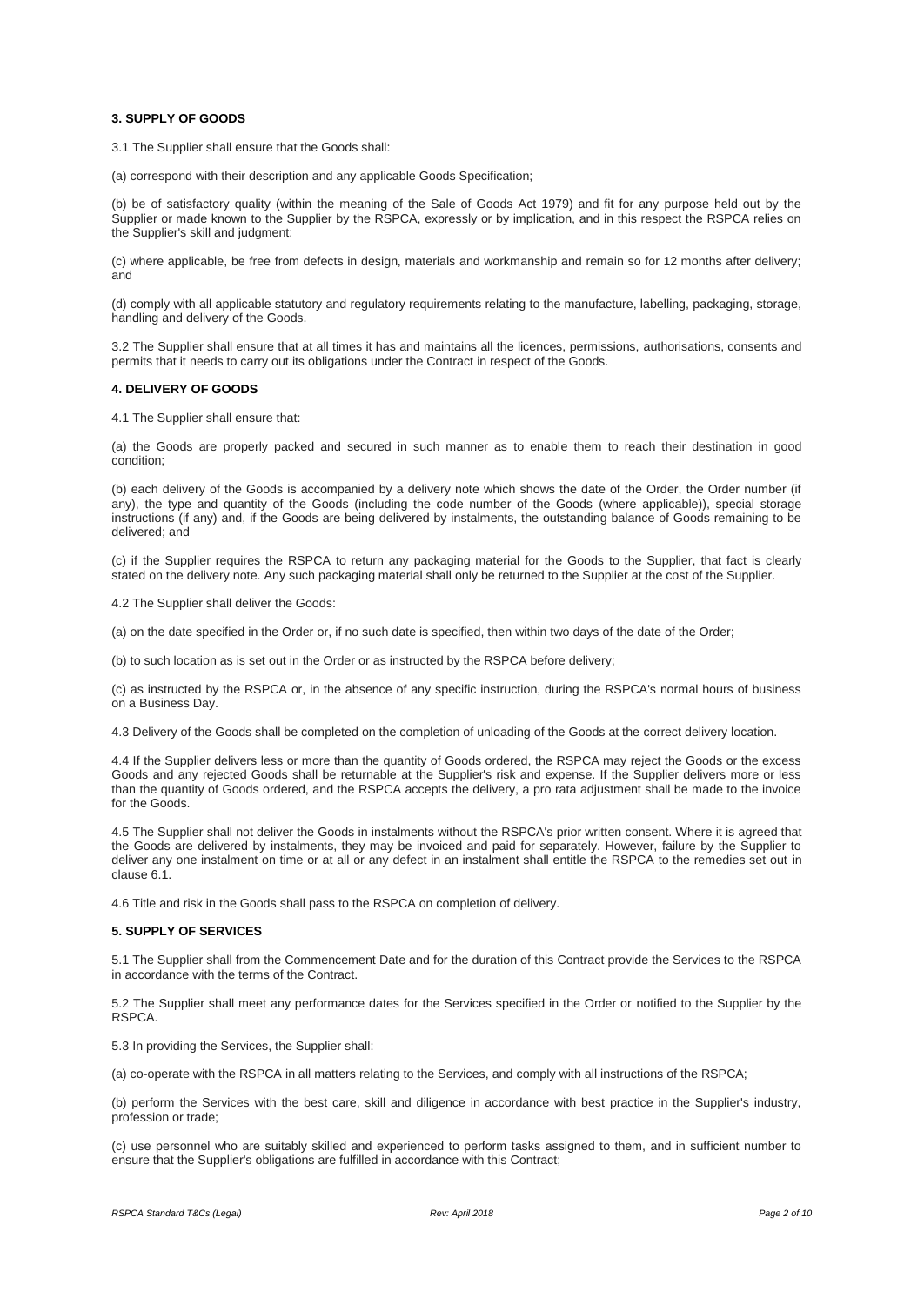(d) ensure that the Services and Deliverables will conform with all descriptions and specifications set out in the Service Specification, and that the Deliverables shall be fit for any purpose expressly or impliedly made known to the Supplier by the RSPCA;

(e) provide all equipment, tools and vehicles and such other items as are required to provide the Services;

(f) use the best quality goods, materials, standards and techniques, and ensure that the Deliverables, and all goods and materials supplied and used in the Services or transferred to the RSPCA, will be free from defects in workmanship, installation and design;

(g) obtain and at all times maintain all required licences and consents, and comply with all laws and regulations, applicable to the provision of the Services;

(h) observe all health and safety rules and regulations and any other security requirements that apply at any of the premises of the RSPCA or any RSPCA branch;

(i) hold all RSPCA Materials in safe custody at its own risk, maintain the RSPCA Materials in good condition until returned to the RSPCA, and not dispose or use the RSPCA Materials other than in accordance with the RSPCA's written instructions or authorisation;

(j) not do or omit to do anything which may cause the RSPCA to lose any licence, authority, consent or permission upon which it relies for the purposes of conducting its business, and the Supplier acknowledges that the RSPCA may rely or act on the Services.

#### **6. RSPCA REMEDIES**

6.1 If the Supplier fails to deliver the Goods and/or perform the Services by the applicable date, the RSPCA shall, without limiting its other rights or remedies, have one or more of the following rights:

(a) to terminate the Contract with immediate effect by giving written notice to the Supplier;

(b) to refuse to accept any subsequent performance of the Services and/or delivery of the Goods which the Supplier attempts to make;

(c) to recover from the Supplier any costs incurred by the RSPCA in obtaining substitute goods and/or services from a third party;

(d) where the RSPCA has paid in advance for Services that have not been provided by the Supplier and/or Goods which have not been delivered by the Supplier, to have such sums refunded by the Supplier; and

(e) to claim damages for any additional costs, loss or expenses incurred by the RSPCA which are in any way attributable to the Supplier's failure to meet such dates.

6.2 If the Supplier has delivered Goods that do not comply with the undertakings set out in clause 3.1, then, without limiting its other rights or remedies, the RSPCA shall have one or more of the following rights, whether or not it has accepted the Goods:

(a) to reject the Goods (in whole or in part) whether or not title has passed and to return them to the Supplier at the Supplier's own risk and expense;

(b) to terminate the Contract with immediate effect by giving written notice to the Supplier;

(c) to require the Supplier to repair or replace the rejected Goods, or to provide a full refund of the price of the rejected Goods (if paid);

(d) to refuse to accept any subsequent delivery of the Goods which the Supplier attempts to make;

(e) to recover from the Supplier any expenditure incurred by the RSPCA in obtaining substitute goods from a third party; and

(f) to claim damages for any additional costs, loss or expenses incurred by the RSPCA arising from the Supplier's failure to supply Goods in accordance with clause 3.1.

6.5 The RSPCA's rights under this Contract are in addition to its rights and remedies implied by statute and common law.

#### **7. RSPCA'S OBLIGATIONS**

The RSPCA shall:

(a) provide the Supplier with reasonable access at reasonable times to the RSPCA's premises for the purpose of providing the Services;

(b) provide such information as the Supplier may reasonably request for the provision of the Services and the RSPCA agrees is reasonably necessary for the purpose of providing the Services.

## **8. CHARGES AND PAYMENT**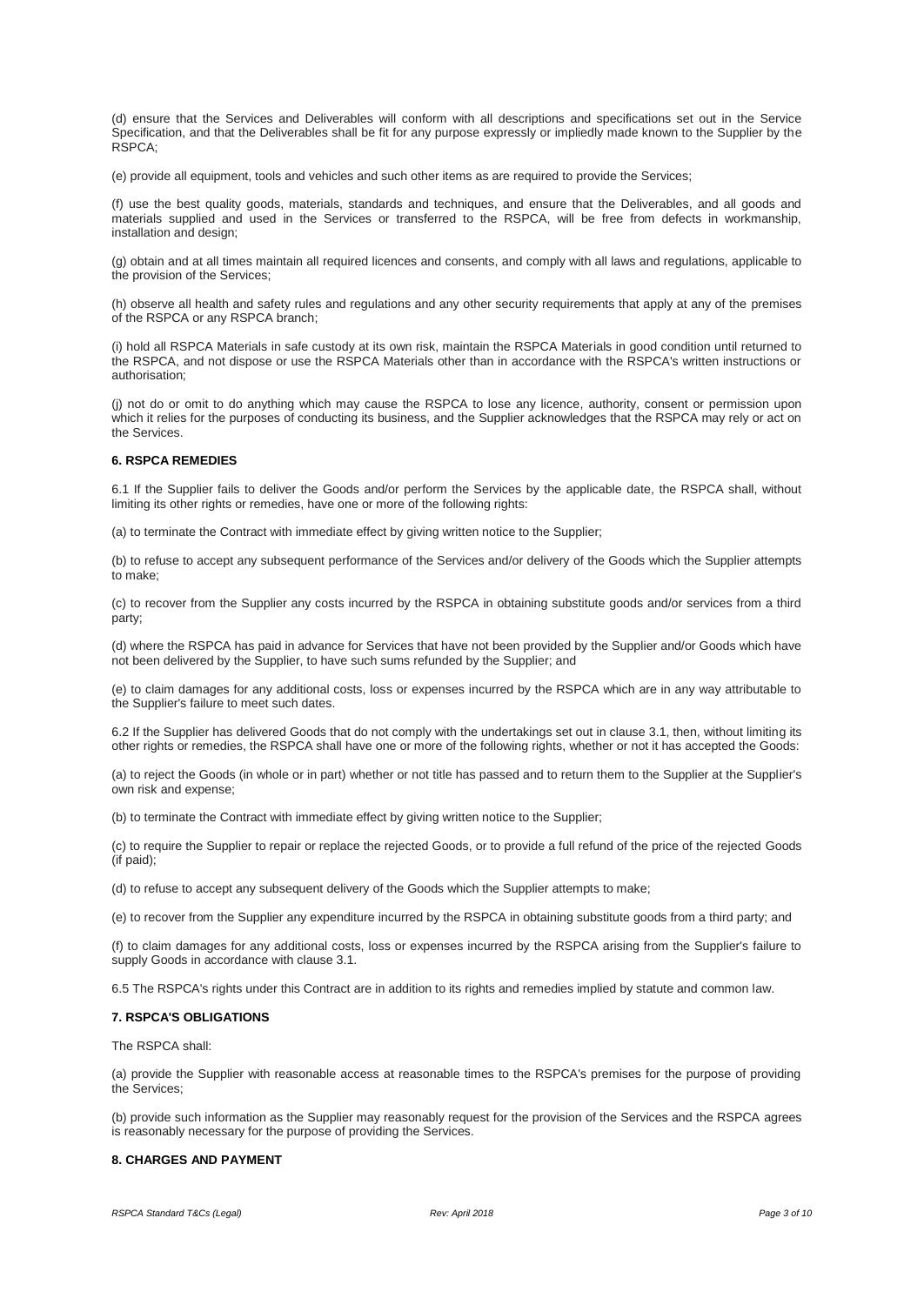#### 8.1 The price for the Goods:

(a) shall be the price set out in the Order, or if no price is quoted, the price previously notified to the RSPCA by the Supplier prior to placement of the Order; and

(b) shall be inclusive of the costs of packaging, insurance and carriage of the Goods, unless otherwise agreed in writing by the RSPCA. No extra charges shall be effective unless agreed in writing and signed by the RSPCA.

8.2 The charges for the Services shall be set out in the Order, and shall be the full and exclusive remuneration of the Supplier in respect of the performance of the Services. Unless otherwise agreed in writing by the RSPCA, the charges shall include every cost and expense of the Supplier directly or indirectly incurred in connection with the performance of the Services.

8.3 In respect of Goods, the Supplier shall invoice the RSPCA on or at any time after completion of delivery. In respect of Services, the Supplier shall invoice the RSPCA on completion of the Services. Each invoice shall include such supporting information required by the RSPCA to verify the accuracy of the invoice, including but not limited to the relevant purchase order number.

8.4 In consideration of the supply of Goods and/or Services by the Supplier, the RSPCA shall pay the invoiced amounts within 60 days of the date of a correctly rendered invoice to a bank account nominated in writing by the Supplier.

8.5 All amounts payable by the RSPCA under the Contract are exclusive of amounts in respect of valued added tax chargeable from time to time (VAT). Where any taxable supply for VAT purposes is made under the Contract by the Supplier to the RSPCA, the RSPCA shall, on receipt of a valid VAT invoice from the Supplier, pay to the Supplier such additional amounts in respect of VAT as are chargeable on the supply of the Goods and/or Services at the same time as payment is due for the supply of the Goods and/or Services.

8.6 If a party fails to make any payment due to the other party under the Contract by the due date for payment, then the defaulting party shall pay interest on the overdue amount at the rate of 4% per annum above Barclays Bank's base rate from time to time. Such interest shall accrue on a daily basis from the due date until the date of actual payment of the overdue amount, whether before or after judgment. The defaulting party shall pay the interest together with the overdue amount. This clause shall not apply to payments that the defaulting party disputes in good faith.

8.7 The Supplier shall maintain complete and accurate records of the time spent and materials used by the Supplier in providing the Services, and the Supplier shall allow the RSPCA to inspect such records at all reasonable times on request.

8.8 The RSPCA may at any time, without limiting any of its other rights or remedies, set off any liability of the Supplier to the RSPCA against any liability of the RSPCA to the Supplier, whether either liability is present or future, liquidated or unliquidated, and whether or not either liability arises under the Contract.

### **9. INTELLECTUAL PROPERTY RIGHTS**

9.1 In respect of the Goods and any goods that are transferred to the RSPCA as part of the Services under this Contract, including without limitation the Deliverables or any part of them, the Supplier warrants that it has full clear and unencumbered title to all such items, and that at the date of delivery of such items to the RSPCA, it will have full and unrestricted rights to sell and transfer all such items to the RSPCA.

9.2 The Supplier assigns to the RSPCA, with full title guarantee and free from all third party rights, all Intellectual Property Rights in the products of the Services, including for the avoidance of doubt the Deliverables.

9.3 The Supplier shall obtain waivers of all moral rights in the products, including for the avoidance of doubt the Deliverables, of the Services to which any individual is now or may be at any future time entitled under Chapter IV of Part I of the Copyright Designs and Patents Act 1988 or any similar provisions of law in any jurisdiction.

9.4 The Supplier shall, promptly at the RSPCA's request, do (or procure to be done) all such further acts and things and the execution of all such other documents as the RSPCA may from time to time require for the purpose of securing for the RSPCA the full benefit of the Contract, including all right, title and interest in and to the Intellectual Property Rights assigned to the RSPCA in accordance with [clause 9.2.](http://uk.practicallaw.com/4-422-3882#a343337)

9.5 All RSPCA Materials are and shall remain the exclusive property of the RSPCA.

#### **10. DATA PROTECTION**

10.1 The Supplier shall (and shall procure that its employees, agents and sub-contractors) comply with any notification requirements<br>under Data Protection Legislation and both parties will comply with all applicable requir under Data Protection Legislation and both parties will comply with all applicable requirements under the Data Protection Legislation. This clause 10 is in addition to, and does not relieve, remove or replace, a Party's obligations under the Data Protection Legislation.

10.2 Where the Supplier acts as Data Processor on behalf of the RSPCA:

- (a) the RSPCA will ensure that it has lawful grounds for/ all necessary appropriate consents and notices in place to enable lawful transfer of the Personal Data to the Supplier for the duration and purposes of the Order; and
- (b) the Supplier shall: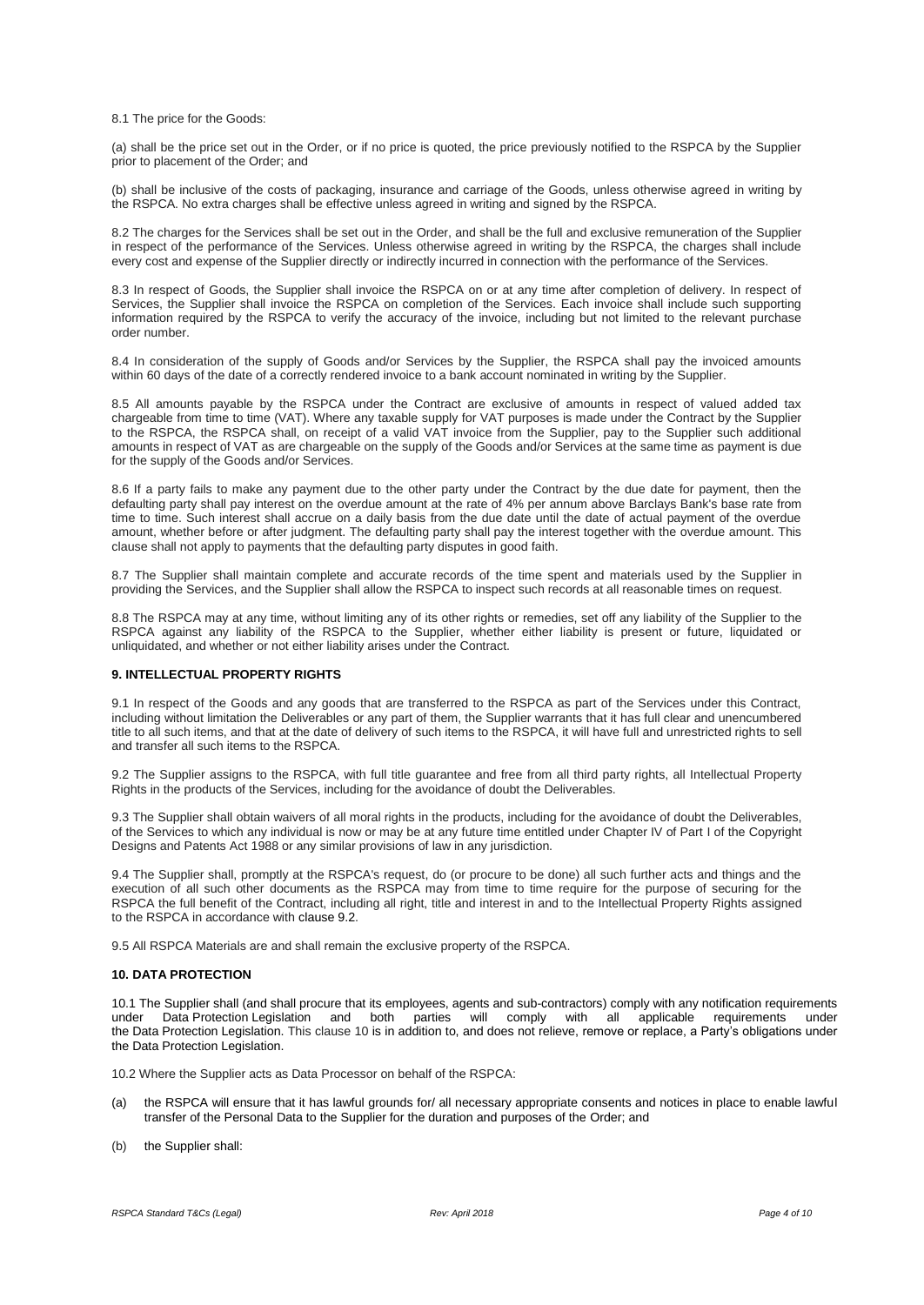- (i) process that Personal Data only to the extent and for the purposes set out in Appendix 1 and only in accordance with the written instructions of the RSPCA contained in Appendix 2 to this Agreement (as revised by RSPCA from time to time) unless the Supplier is required by the laws of any member of the European Union or by the laws of the European Union applicable to the Supplier to process Personal Data ("Applicable Laws"). Where the Supplier is relying on laws of a member of the European Union or European Union law as the basis for processing Personal Data, the Supplier shall promptly notify the RSPCA of this before performing the processing required by the Applicable Laws unless those Applicable Laws prohibit the Supplier from so notifying the RSPCA;
- (ii) not otherwise modify, amend or alter the contents of the Personal Data or disclose or permit the disclosure of any of the Personal Data to any third party unless specifically authorised in writing by the RSPCA;
- (iii) ensure that it has in place appropriate technical and organisational measures to protect against unauthorised or unlawful processing of Personal Data and against accidental loss or destruction of, or damage to Personal Data, appropriate to the harm that might result from the unauthorised or unlawful processing or accidental loss, destruction or damage and the nature of the data to be protected;
- (iv) ensure that all employees or agents of the Supplier who have access to and/or process Personal Data are reliable, obliged to keep the Personal Data confidential, and have access limited to that necessary to meet the Supplier's obligations under these Conditions and as strictly necessary for the performance of that employee's or agent's duties; and have undertaken training in Data Protection Legislation such that they are aware both of the Supplier's duties and their personal duties and obligations under Data Protection Legislation and these Conditions;
- (v) not transfer any Personal Data outside of the European Economic Area (EEA), the European Union (EU) or the UK (to the extent that the UK is no longer in the EEA or the EU) unless the prior written consent of the RSPCA has been obtained and the Supplier has provided appropriate safeguards in relation to the transfer; the Data Subject has enforceable rights and effective legal remedies; the Supplier complies with its obligations under the Data Protection Legislation by providing an adequate level of protection to any Personal Data that is transferred; and the Supplier complies with reasonable instructions notified to it in advance by the RSPCA with respect to the processing of the Personal Data;
- (vi) assist the RSPCA in responding to any request from a Data Subject and in particular shall, where the RSPCA requests, provide a copy of all relevant Personal Data within 2 working days of the request, and, where the Supplier receives a request from a Data Subject for access to that person's Personal Data, notify the RSPCA within 2 working days of receiving a request:
- (vii) assist the RSPCA in ensuring compliance with its obligations under the Data Protection Legislation with respect to security, breach notifications, impact assessments and consultations with supervisory authorities or regulators;
- (viii) notify the RSPCA as soon as possible and in any event within one working day of becoming aware of a Personal Data breach;
- (ix) at the written direction of the RSPCA, delete (beyond recovery by any technical or other means) or return by secure means of transfer Personal Data and copies thereof to the RSPCA on termination of these Conditions unless required by Applicable Laws to store the Personal Data;
- (x) maintain complete and accurate records and information to demonstrate its compliance with this clause 10 and allow for audits and inspections by the RSPCA or the RSPCA's designated auditor;
- (xi) provide at the RSPCA's request, a copy of all Personal Data held by it in the format and on the media reasonably specified by the RSPCA;
- (xii) promptly comply with any request from the RSPCA requiring the Supplier to amend, transfer or delete any Personal Data.

10.3 The RSPCA does not consent to the Supplier appointing any third party processor of Personal Data under these Conditions.

10.4 The Supplier shall immediately inform RSPCA if, in its opinion, an instruction given by RSPCA infringes Data Protection Legislation or other European Union or Member State data protection provisions.

10.5 The Supplier shall restore at its own cost any Personal Data that is lost, destroyed, becomes damaged, corrupted or unusable.

## **11. INDEMNITY**

11.1 The Supplier shall keep the RSPCA indemnified against all liabilities, costs, expenses, damages and losses (including but not limited to any direct, indirect or consequential losses, fine or penalty imposed by a supervisory authority, loss of profit, loss of reputation and all interest, penalties and legal costs (calculated on a full indemnity basis) and all other reasonable professional costs and expenses) incurred by the RSPCA or for which the RSPCA may become liable as follows:

(a) due to any failure by the Supplier or its employees, agents to comply with any of its obligations under clause 10, except and to the extent that such liabilities have resulted from the Supplier following RSPCA's written instructions:

(b) any claim made against the RSPCA for actual or alleged infringement of a third party's intellectual property rights arising out of, or in connection with, the manufacture, supply or use of the Goods, or receipt, use or supply of the Services, to the extent that the claim is attributable to the acts or omissions of the Supplier, its employees, agents or subcontractors;

(c) any claim made against the RSPCA by a third party for death, personal injury or damage to property arising out of, or in connection with, defects in Goods, to the extent that the defects in the Goods are attributable to the acts or omissions of the Supplier, its employees, agents or subcontractors; and

(d) any claim made against the RSPCA by a third party arising out of or in connection with the supply of the Goods or the Services, to the extent that such claim arises out of the breach, negligent performance or failure or delay in performance of the Contract by the Supplier, its employees, agents or subcontractors.

11.2 This [clause 11](http://uk.practicallaw.com/4-422-3882#a546282) shall survive termination of the Contract.

#### **12. INSURANCE**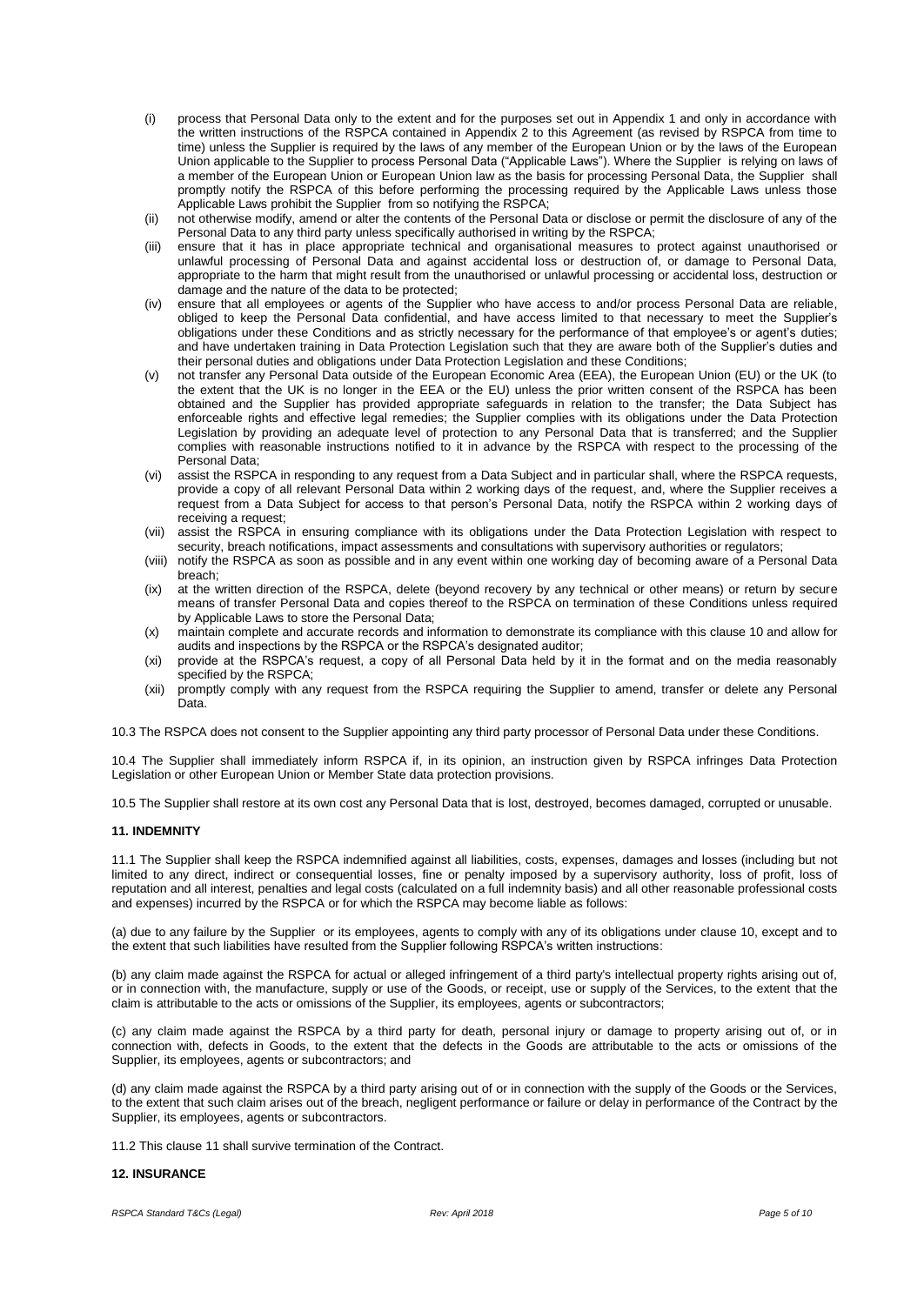During the term of the Contract and for a period of six years thereafter, the Supplier shall maintain in force, with a reputable insurance company, professional indemnity insurance, product liability insurance and public liability insurance to cover the liabilities that may arise under or in connection with the Contract, and shall, on the RSPCA's request, produce both the insurance certificate giving details of cover and the receipt for the current year's premium in respect of each insurance.

### **13. CONFIDENTIALITY**

13.1 A party (**receiving party**) shall keep in strict confidence all technical or commercial know-how or data, specifications, campaigns, inventions, processes, initiatives and affairs which are of a confidential nature and have been disclosed to the receiving party by the other party (**disclosing party**), its employees, agents or subcontractors, and any other confidential information concerning the disclosing party's business, its products and services which the receiving party may obtain. The receiving party shall only disclose such confidential information to those of its employees, agents and subcontractors who need to know it for the purpose of discharging the receiving party's obligations under the Contract, and shall ensure that such employees, agents and subcontractors comply with the obligations set out in this clause as though they were a party to the Contract. The receiving party may also disclose such of the disclosing party's confidential information as is required to be disclosed by law, any governmental or regulatory authority or by a court of competent jurisdiction.

13.2 This [clause 13](http://uk.practicallaw.com/4-422-3882#a104226) shall survive termination of the Contract.

#### **14. TERMINATION**

14.1 Without limiting its other rights or remedies, the RSPCA may terminate the Contract:

(a) in respect of the supply of Services, by giving the Supplier two months' written notice; and

(b) in respect of the supply of Goods, in whole or in part at any time before delivery with immediate effect by giving written notice to the Supplier, whereupon the Supplier shall discontinue all work on the Contract. The RSPCA shall pay the Supplier fair and reasonable compensation for any work in progress on the Goods at the time of termination, but such compensation shall not include loss of anticipated profits or any consequential loss.

14.2 Without limiting its other rights or remedies, the Supplier may terminate the Contract by giving the RSPCA two months' written notice.

14.3 In any of the circumstances in these Conditions in which a party may terminate the Contract, where both Goods and Services are supplied, that party may terminate the Contract in respect of the Goods, or in respect of the Services, and the Contract shall continue in respect of the remaining supply.

14.4 Without limiting its other rights or remedies, the RSPCA may terminate the Contract with immediate effect by giving written notice to the Supplier if:

(a) the Supplier commits a material breach of the terms of the Contract and (if such a breach is remediable) fails to remedy that breach within 14 days of receipt of notice in writing to do so;

(b) the Supplier repeatedly breaches any of the terms of the Contract in such a manner as to reasonably justify the opinion that its conduct is inconsistent with it having the intention or ability to give effect to the terms of the Contract;

(c) the Supplier suspends, or threatens to suspend, payment of its debts or is unable to pay its debts as they fall due or admits inability to pay its debts or (being a company or limited liability partnership) is deemed unable to pay its debts within the meaning of section 123 of the Insolvency Act 1986 or (being an individual) is deemed either unable to pay its debts or as having no reasonable prospect of so doing, in either case, within the meaning of section 268 of the Insolvency Act 1986 or (being a partnership) has any partner to whom any of the foregoing apply;

(d) the Supplier commences negotiations with all or any class of its creditors with a view to rescheduling any of its debts, or makes a proposal for or enters into any compromise or arrangement with its creditors;

(e) a petition is filed, a notice is given, a resolution is passed, or an order is made, for or in connection with the winding up of the Supplier (being a company) other than for the sole purpose of a scheme for a solvent amalgamation of the Supplier with one or more other companies or the solvent reconstruction of the Supplier;

(f) the Supplier (being an individual) is the subject of a bankruptcy petition or order;

(g) a creditor or encumbrancer of the Supplier attaches or takes possession of, or a distress, execution, sequestration or other such process is levied or enforced on or sued against, the whole or any part of its assets and such attachment or process is not discharged within 14 days;

(h) an application is made to court, or an order is made, for the appointment of an administrator or if a notice of intention to appoint an administrator is given or if an administrator is appointed over the Supplier (being a company);

(i) the holder of a floating charge over the assets of the Supplier (being a company) has become entitled to appoint or has appointed an administrative receiver;

(j) a person becomes entitled to appoint a receiver over the assets of the Supplier or a receiver is appointed over the assets of the Supplier;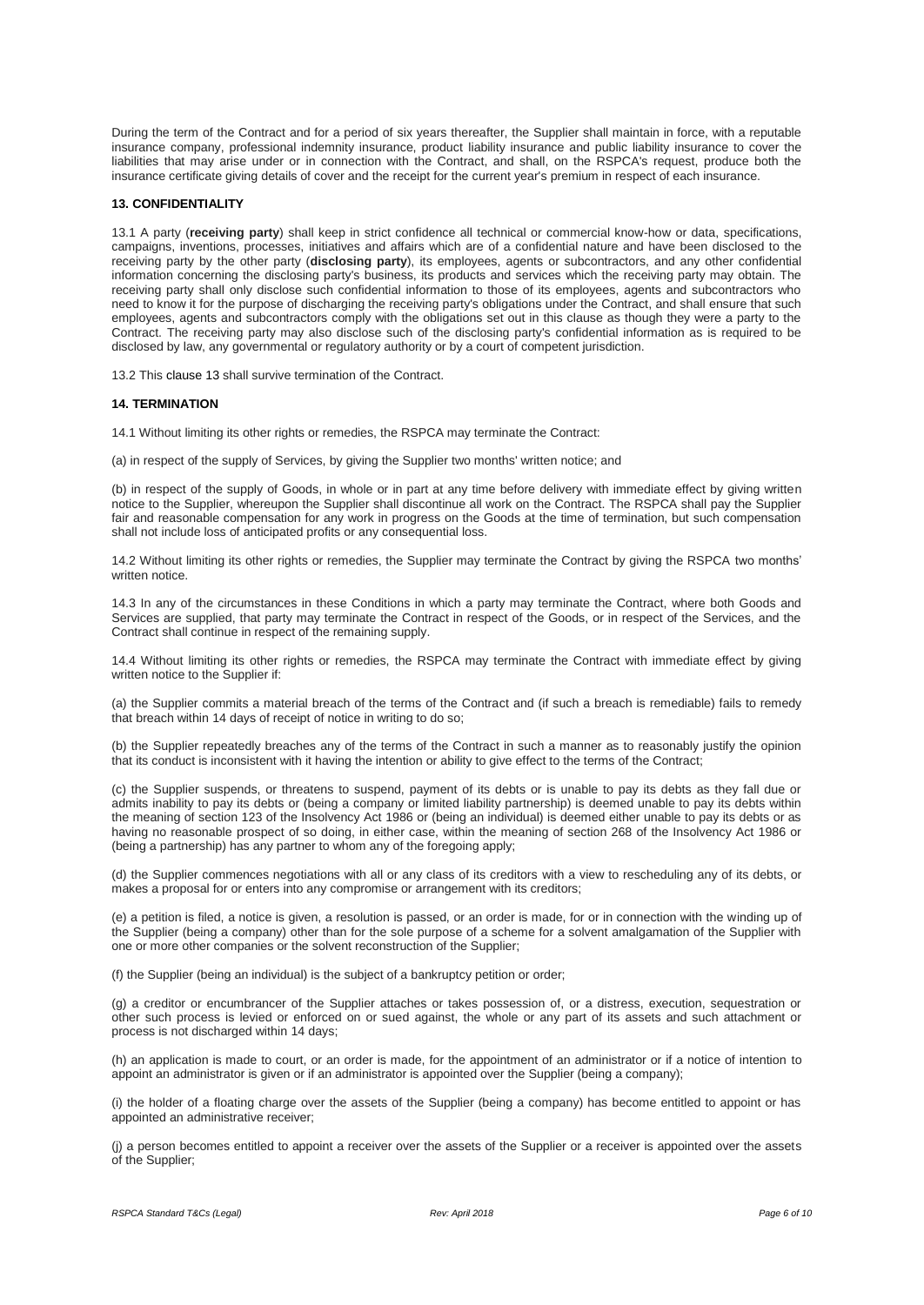(k) any event occurs, or proceeding is taken, with respect to the Supplier in any jurisdiction to which it is subject that has an effect equivalent or similar to any of the events mentioned i[n clause 14.4\(c\)](http://uk.practicallaw.com/4-422-3882#a56592) to [clause 14.4\(j\)](http://uk.practicallaw.com/4-422-3882#a324281) (inclusive);

(l) the Supplier suspends or ceases, or threatens to suspend, or cease, to carry on all or a substantial part of its business; or

(m) the Supplier (being an individual) dies or, by reason of illness or incapacity (whether mental or physical), is incapable of managing his own affairs or becomes a patient under any mental health legislation.

14.5 Termination of the Contract, however arising, shall not affect any of the parties' rights and remedies that have accrued as at termination.

14.6 Clauses which expressly or by implication survive termination of the Contract shall continue in full force and effect.

### **15. CONSEQUENCES OF TERMINATION**

On termination of the Contract for any reason, the Supplier shall immediately deliver to the RSPCA all Deliverables whether or not then complete, and return all RSPCA Materials. If the Supplier fails to do so, then the RSPCA may enter the Supplier's premises and take possession of them. Until they have been returned or delivered, the Supplier shall be solely responsible for their safe keeping and will not use them for any purpose not connected with this Contract.

#### **16. FORCE MAJEURE**

16.1 Neither party shall be in breach of the Contract nor liable for delay in performing, or failure to perform, any of its obligations under it if such a delay or failure result from an event, circumstance or cause beyond its reasonable control (**Force Majeure Event**).

16.2 The Supplier shall use all reasonable endeavours to mitigate the effect of a Force Majeure Event on the performance of its obligations.

16.3 If a Force Majeure Event prevents, hinders or delays the Supplier's performance of its obligations for a continuous period of more than 14 (fourteen) days, the RSPCA may terminate the Contract immediately by giving written notice to the Supplier.

### **17. GENERAL**

## 17.1 **Assignment and other dealings**

(a) The RSPCA may at any time assign, transfer, mortgage, charge, subcontract or deal in any other manner with all or any of its rights or obligations under the Contract.

(b) The Supplier may not assign, transfer, mortgage, charge, subcontract, declare a trust over or deal in any other manner with all or any of its rights or obligations under the Contract without the prior written consent of a Director of the RSPCA.

#### 17.2 **Notices**

(a) Any notice or other communication given to a party under or in connection with the Contract shall be in writing, addressed to that party at its registered office (if it is a company) or its principal place of business (in any other case) or such other address as that party may have specified to the other party in writing in accordance with this clause, and shall be delivered personally, or sent by pre-paid first class post or other next working day delivery service, commercial courier.

(b) A notice or other communication shall be deemed to have been received: if delivered personally, when left at the address referred to in [clause 17.2\(a\);](http://uk.practicallaw.com/4-422-3882#a723112) if sent by pre-paid first class post or other next working day delivery service, at 9.00 am on the second Business Day after posting; or if delivered by commercial courier, on the date and at the time that the courier's delivery receipt is signed.

(c) The provisions of this clause shall not apply to the service of any proceedings or other documents in any legal action.

#### 17.3 **Severance**

If any provision or part-provision of the Contract is or becomes invalid, illegal or unenforceable, it shall be deemed modified to the minimum extent necessary to make it valid, legal and enforceable. If such modification is not possible, the relevant provision or part-provision shall be deemed deleted. Any modification to or deletion of a provision or part-provision under this clause shall not affect the validity and enforceability of the rest of the Contract.

#### 17.4 **Waiver**

A waiver of any right or remedy under the Contract or law is only effective if given in writing and shall not be deemed a waiver of any subsequent breach or default. No failure or delay by a party to exercise any right or remedy provided under the Contract or by law shall constitute a waiver of that or any other right or remedy, nor shall it prevent or restrict the further exercise of that or any other right or remedy. No single or partial exercise of such right or remedy shall prevent or restrict the further exercise of that or any other right or remedy.

#### 17.5 **No partnership or agency**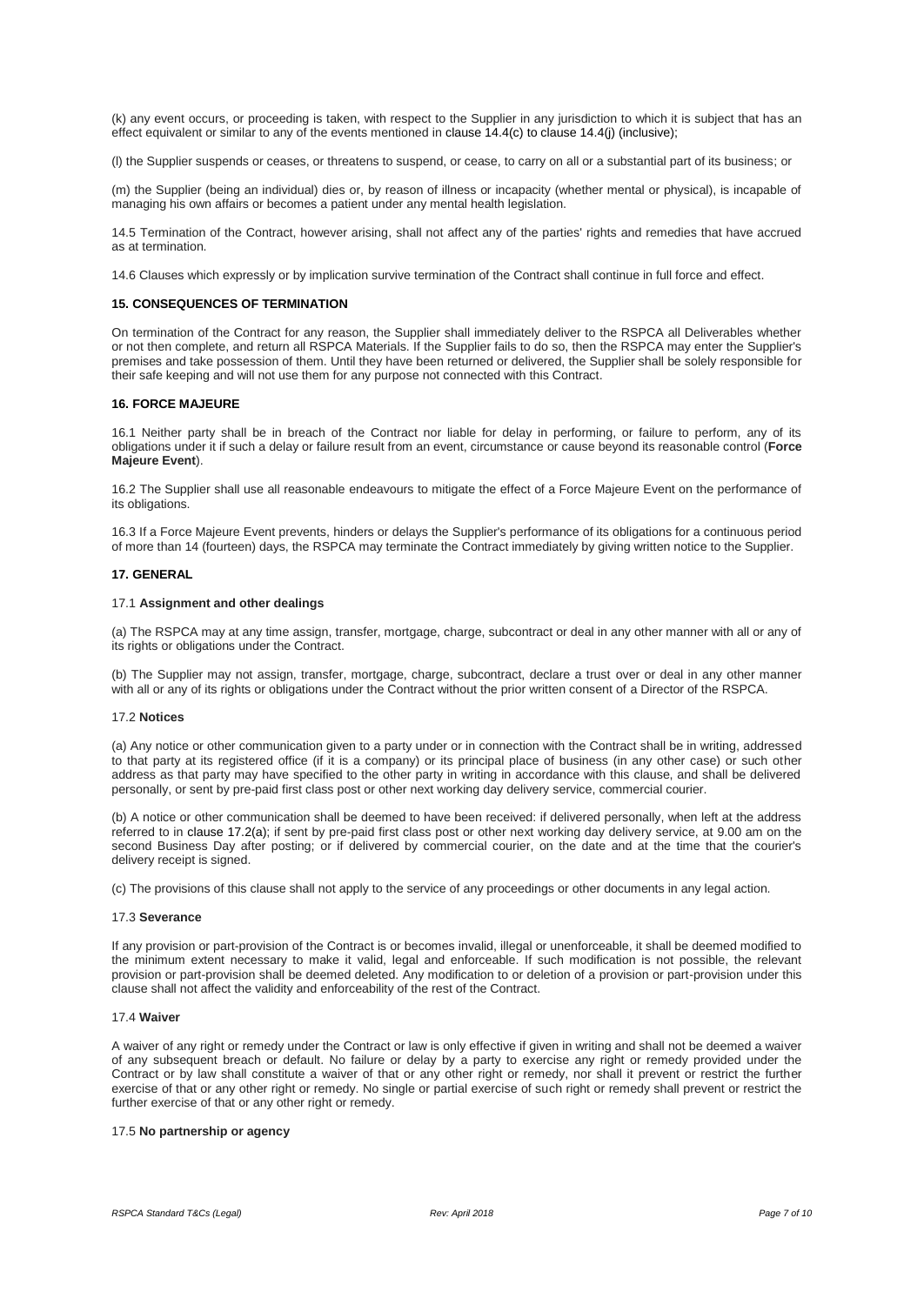Nothing in the Contract is intended to, or shall be deemed to, establish any partnership or joint venture between the parties, nor constitute either party the agent of the other for any purpose. Neither party shall have authority to act as agent for, or to bind, the other party in any way.

#### 17.6 **Third parties**

A person who is not a party to the Contract shall not have any rights to enforce its terms.

#### 17.7 **Variation**

Except as set out in these Conditions, no variation of the Contract, including the introduction of any additional terms and conditions, shall be effective unless it is agreed in writing and signed by a Director of the RSPCA.

#### 17.8 **Governing law**

The Contract, and any dispute or claim arising out of or in connection with it or its subject matter or formation (including noncontractual disputes or claims), shall be governed by, and construed in accordance with the law of England and Wales.

#### 17.9 **Jurisdiction**

Each party irrevocably agrees that the courts of England and Wales shall have exclusive jurisdiction to settle any dispute or claim arising out of or in connection with this agreement or its subject matter or formation (including non-contractual disputes or claims).

### **APPENDIX 1**

# **1. DATA SOURCES - From who is information collected**

| <b>RSPCA</b><br>Employees<br>or<br>Pensioners | <b>RSPCA</b><br>Volunteers | <b>RSPCA</b><br><b>Branch</b><br>Employees | <b>RSPCA</b><br><b>Branch</b><br>Volunteers | Supplier<br>Personnel<br>(companies<br>other<br>or<br>trading<br>entities) | Members<br>οf<br>the<br>general<br>public<br>(non-<br>company) |
|-----------------------------------------------|----------------------------|--------------------------------------------|---------------------------------------------|----------------------------------------------------------------------------|----------------------------------------------------------------|
| <b>YES</b>                                    | <b>YES</b>                 | <b>YES</b>                                 | YES                                         | <b>NO</b>                                                                  | NO                                                             |

## **2. TYPES OF PERSONAL DATA – What information is collected**

# **Contact data**

| Name       | Address    | Telephone  | Email      | Other* | None |
|------------|------------|------------|------------|--------|------|
| <b>YES</b> | <b>YES</b> | <b>YES</b> | <b>YES</b> | YES*   | N/A  |

Describe in detail:

Contact information is permitted to be processed to the extent necessary for the delivery of the Goods or Services set out in the Order.

\* Where the Goods or Services set out in the Order include foodstuffs then information related to dietary preferences is permitted to be processed to the extent necessary for the delivery of the Goods or Services.

### **Financial Personal Information**

| Bank<br>details | Credit<br>Card<br>details | Donations   | Gift Aid    | Salary      | Other*      | None |
|-----------------|---------------------------|-------------|-------------|-------------|-------------|------|
| <b>NONE</b>     | <b>NONE</b>               | <b>NONE</b> | <b>NONE</b> | <b>NONE</b> | <b>NONE</b> | N/A  |

Describe in detail:

No personal financial information is permitted to be processed.

#### **Identity Information**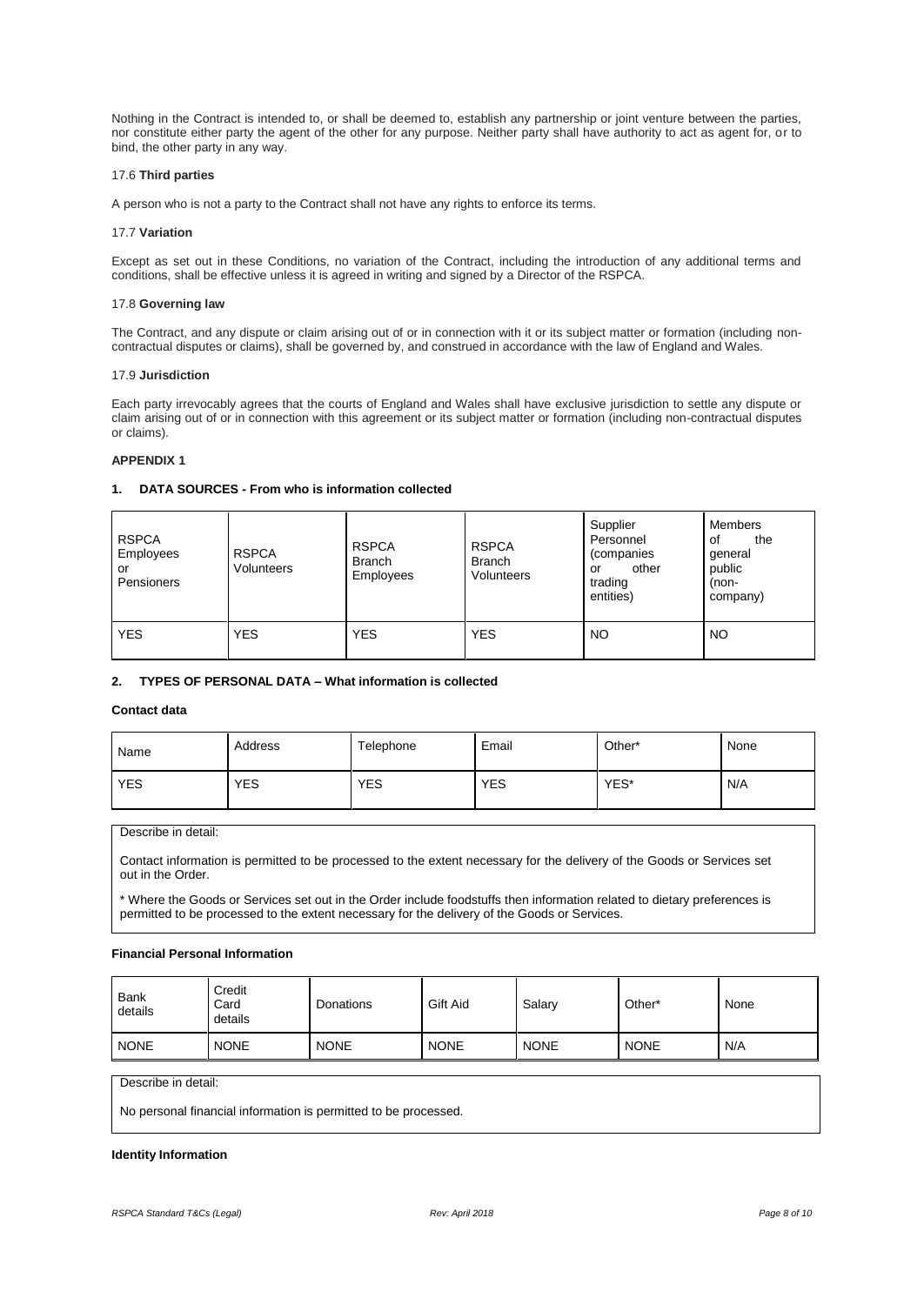| Date<br>of Birth | Education | Employment  | Driving<br>∟icence | Insurance   | Other <sup>*</sup> | None |
|------------------|-----------|-------------|--------------------|-------------|--------------------|------|
| YES*             | YES*      | <b>NONE</b> | <b>NONE</b>        | <b>NONE</b> | <b>NONE</b>        | N/A  |

### Describe in detail:

Identity information is permitted to be processed to the extent necessary for the delivery of the Goods or Services set out in the Order.

\* Where the Goods or Services set out in the Order include age legislated training or education then processing of information related to age and education is permitted to the extent necessary for the delivery of the Goods or Services.

# **Digital Information**

| <b>IP</b> addresses | URLs        | Unique<br>Online<br>Identifiers | Online<br>behaviour | Other*      | None |
|---------------------|-------------|---------------------------------|---------------------|-------------|------|
| <b>NONE</b>         | <b>NONE</b> | <b>NONE</b>                     | <b>NONE</b>         | <b>NONE</b> | N/A  |

Describe in detail:

No digital information is permitted to be processed.

## **Sensitive Personal Information**

| <b>Biomet</b><br>ric/<br>genetic<br>s data | Crimin<br>al<br>convict<br>ions/<br>offenc<br>es | Racial<br>or<br>ethnic<br>origin | Politica<br>opinio<br>ns | Religio<br>n/<br>philoso<br>phical<br>beliefs | Sex<br>life or<br>sexual<br>orienta<br>tion | Trade<br>Union<br>memb<br>ership | Health      | Other*      |
|--------------------------------------------|--------------------------------------------------|----------------------------------|--------------------------|-----------------------------------------------|---------------------------------------------|----------------------------------|-------------|-------------|
| <b>NONE</b>                                | <b>NONE</b>                                      | <b>NONE</b>                      | <b>NONE</b>              | <b>NONE</b>                                   | <b>NONE</b>                                 | <b>NONE</b>                      | <b>NONE</b> | <b>NONE</b> |

Describe in detail:

No sensitive personal information is permitted to be processed.

# **3. CATEGORIES OF DATA SUBJECT INVOLVED**

| Adults     | Vulnerable<br>Persons | Children<br>(under $16$ ) |
|------------|-----------------------|---------------------------|
| <b>YES</b> | NO                    | NO                        |

### **4. PURPOSE OF PROCESSING**

*Why is the information collected / used (describe in detail)*

The information may only be collected or used where it is specifically required for the delivery of the Good or Services set out in the Order. For example: to organise a maintenance or service visit to a specific location, to provide an estimated time for delivery, to deliver a product to a specific location, to make a hotel room reservation, for the provision of education, or when delivering foodstuffs to ensure that any specific dietary requirements have been accommodated.

# **5. SCOPE & NATURE OF PROCESSING**

*How frequently is information collected / used (describe in detail)*

Infrequently, generally only at the time of Order.

*When is the information processed / used (describe in detail)*

Only during the delivery of the Goods or Services set out in the Order.

*How is the information processed / used (describe in detail)*

For contact purposes only and (for foodstuffs only) to ensure correct dietary provisions have been made.